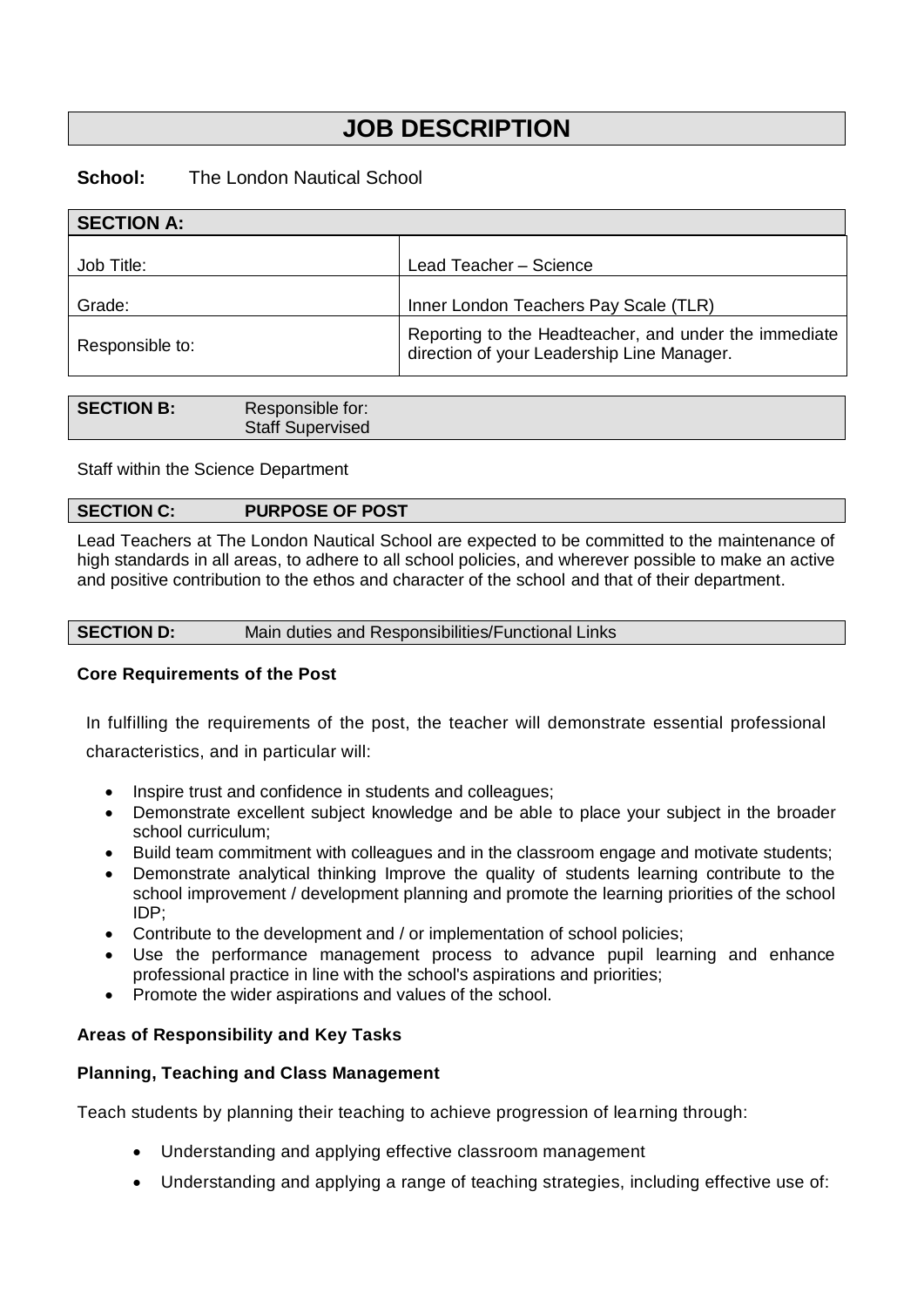- ➢ formative and summative assessment
- $\triangleright$  use of pupil progress and attainment data
- $\triangleright$  effective marking
- Positively targeting and supporting individual learning needs
- Maintaining high levels of behaviour and discipline
- Effectively using homework and other extra-curricular learning opportunities
- Demonstrating appropriate consistent progress
	- $\triangleright$  for the majority of students
	- $\triangleright$  across all teaching areas
	- $\triangleright$  across all spectrums of background, ability and behaviour
	- $\triangleright$  that compares favourably with students in similar settings
- Effectively managing other adults in the classroom.

# **Individual / Staff Management**

- To be responsible for the management, organisation and co-ordination of the teaching of the subject and to ensure that high standards are maintained by all teachers who may be delivering the subject.
- To ensure that you are up-to-date with current developments in the teaching of the subject.

# **Curriculum and Organisation**

- To ensure that you are meeting all statutory requirements with regard to the teaching of the subject and to develop departmental policies and procedures on assessment and record keeping which complement whole school policy.
- To develop appropriate Schemes of Work and to keep these under regular review.
- To ensure that you set and mark homework according to school policy.
- To liaise closely with the Leadership / Line Manager and other school leaders to promote and develop wherever possible, opportunities for departmental cross-curricular links and co-operation.
- To keep an up-to-date handbook for the Design and Technology Department.
- To produce a development plan for the Design and Technology Department as part of the whole school development plan and to monitor and evaluate this termly.

# **Management of Pupils**

- To ensure that you keep accurate and up-to-date records on attendance, classwork, homework and to monitor and evaluate the progress of all pupils.
- To identify pupils with particular learning requirements and ensure that you liaise with the SENDCo and Form Tutors as appropriate.
- To ensure that pupils are properly prepared for examinations both internal and external and to liaise with your Leadership Line Manager and the Examinations Officer regarding the arrangements for all such examinations.

# **Resources and Environment**

• To ensure that you comply with the financial procedures detailed in the Schools Finance Manual.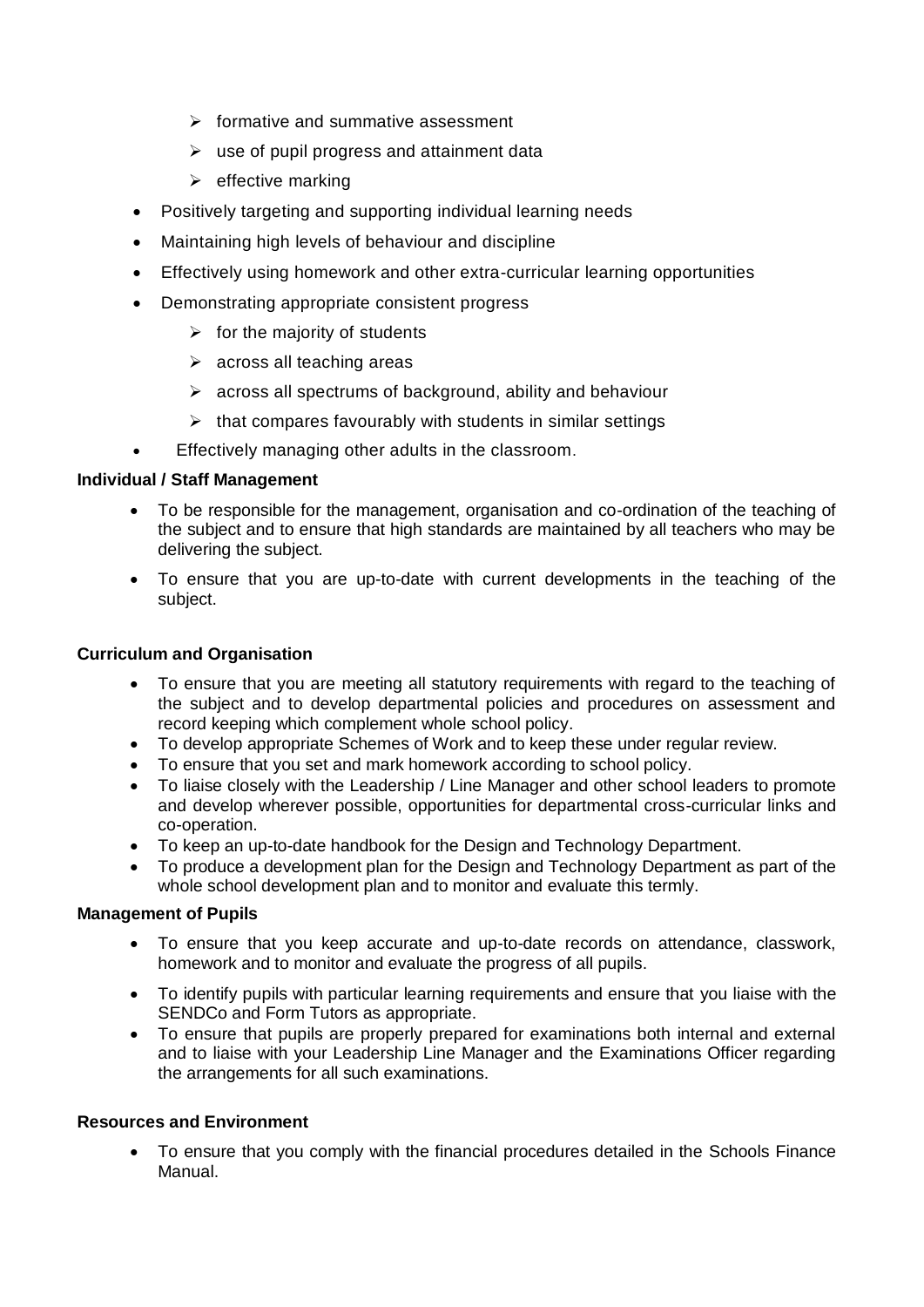- To order, monitor and control all teaching materials relative to the teaching of the subject.
- To liaise closely with the School Business Manager and to keep accurate records of expenditure to ensure that you keep within budget.
- To ensure that all equipment and resources used by the Department are properly maintained.
- To be responsible as far as is practicable, for the maintenance of a pleasant and educationally stimulating environment in those areas of the school regularly used by the Department.
- To ensure the you / your department adheres to the School's Health & Safety Policy.

# **Monitoring, Assessment, Recording, Reporting**

- Use performance data to evaluate student's progress and set appropriate targets for improvement;
- Use assessment performance data to inform planning and teaching;
- Report on progress to all stakeholders.

# **Other Professional Requirements**

- To be a Form Tutor of an assigned form and to comply with school policy with regard to the role of the Form Tutor.
- To be a member of a Watch.
- To carry out supervision of pupils in accordance with published rotas.
- To be actively involved in the school's programme of extra-curricular activities.
- To attend staff meetings, HOD meetings and relevant pastoral meetings according to the published timetable of meetings.
- Have a working knowledge of teachers' professional duties and legal liabilities;
- Operate at all times within the stated policies and practices of the school;
- Delivery the curriculum in line with the expectations of your Department and in support of the school development plan;
- Maintain an up to date knowledge of good practice in teaching techniques;
- Know subject(s) or specialism(s) to enable effective teaching;
- Take account of wider curriculum developments;
- Incorporate national strategies in all teaching;
- Communicate learning objectives;
- Undertake professional development to enhance teaching and students learning and apply outcomes and identify impact
- Share outcomes with colleagues
- Take responsibility for your professional learning.

This job description may be subject to modification or amendment at any time after consultation with the post holder and will form the basis of your performance management.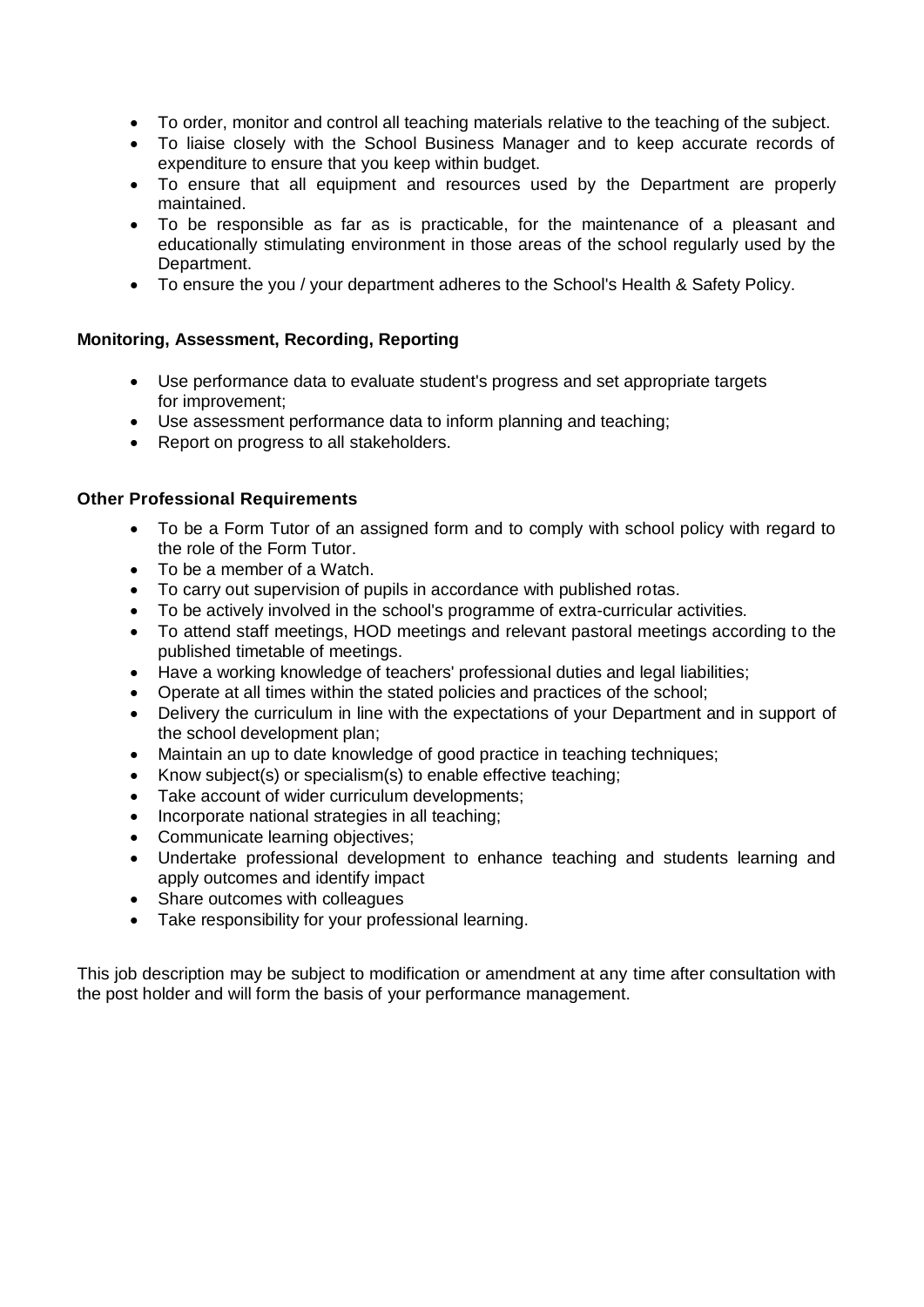# **Data Protection**

It is essential when working with computerised systems that you are completely aware of their responsibilities at all times under the General Data Protection Act 2016 for the security, accuracy, and significance of personal data held on such systems.

## **Equal Opportunities**

To take responsibility, appropriate to the post for tackling racism and promoting good race, ethnic and community relations.

## **Health and Safety**

- Employees are required to work in compliance with the School's Health and Safety policies and under the Health and Safety at Work Act (1974), ensuring the safety of all parties they come into contact, such as members of the public, in premises or sites controlled by the school.
- In order to ensure compliance, procedures should be observed at all times under the provision of safe systems of work through safe and healthy environment and including such information, training instruction and supervision as necessary to accomplish those goals.

## **Safeguarding**

To have a due regard for safeguarding and promoting the welfare of children and young people and to follow all associated child protection and safeguarding policies as adopted by the school and Local Authority

# **Functional Links**

| SECTION E: | Other relevant matters |
|------------|------------------------|
|            |                        |

#### None

**SECTION F:** Signatures – Job Description discussed and agreed

Signature of Post Holder: **Example 2018** 

Date: \_\_\_\_\_\_\_\_\_\_\_\_\_\_\_\_\_\_\_\_\_\_\_\_\_\_\_\_\_\_\_\_\_\_\_\_\_\_\_\_\_\_\_\_\_\_\_\_\_\_\_\_\_

Signature of Supervisor: (Line Manager)

Date: \_\_\_\_\_\_\_\_\_\_\_\_\_\_\_\_\_\_\_\_\_\_\_\_\_\_\_\_\_\_\_\_\_\_\_\_\_\_\_\_\_\_\_\_\_\_\_\_\_\_\_\_\_